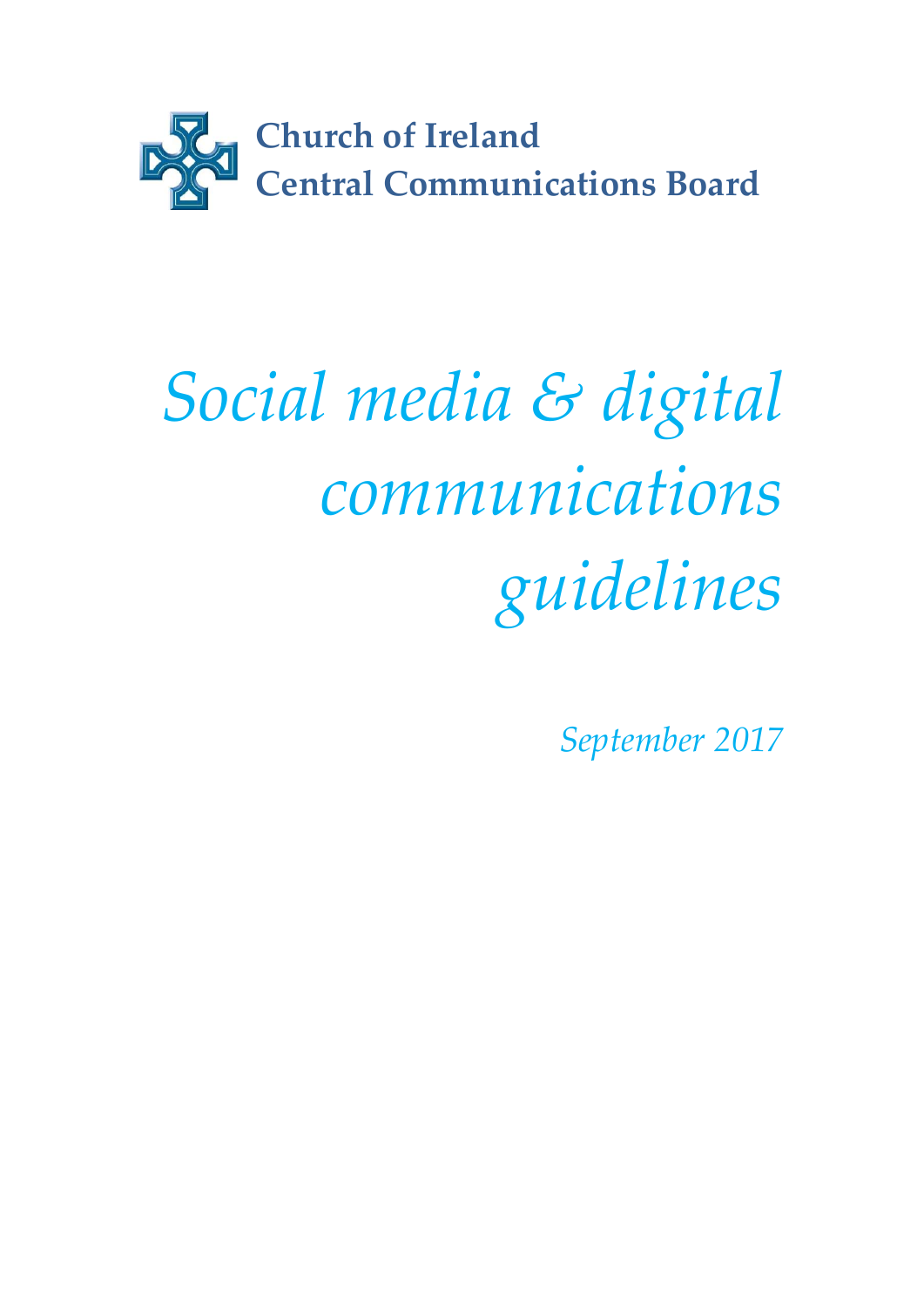## Introduction: Social media

Social media offers wide opportunity for groups and individuals to engage creatively and positively with others. It is a key contemporary way in which we can share stories about parish and diocesan life, the Church and the Christian faith as a whole. At the same time, the nature of social media means it is important to think about how to use it well and to manage the risks to which its use can give rise.

These guidelines<sup>1</sup> are intended to help clergy and lay employees, office-bearers and representatives of the Church of Ireland use social media in the most effective and appropriate way and to help prevent its misuse.

- Social media technologies and attitudes to it are constantly changing. Current platforms include Facebook, Flickr, Google+, Instagram, LinkedIn, Periscope, Soundcloud, Twitter, WhatsApp, WordPress and other blogging platforms, YouTube, and there are others. Many more will appear over time.
- Some of the benefits of social media compared to more traditional forms of communication are its speed, high visibility, a conversational and openended tone, the tendency to attract public attention and encouragement of interaction. Social media is faster, cheaper and more widely available than printed media, although potential exclusion issues arise when part of a community lacks internet access.
- The speed of social media is both a delight and a danger. As with any communication, things can go wrong and misunderstandings can arise. We hope these guidelines will help you to think through the issues around using social media.
- The aim of the Central Communications Board is to foster healthy and active online and social media engagement. The guidelines should not limit or prevent constructive debate or discussion through social media. People should be free to engage in discussions within and beyond the Church but should also remember their duties and responsibilities to the Church or to any bodies of which they are members when they do so. Members of the Church of Ireland should also be aware of the Church's commitment to upholding its Dignity in Church Life Charter (2015).<sup>2</sup>

-

<sup>&</sup>lt;sup>1</sup> The Central Communications Board of the Church of Ireland is grateful to the Scottish Episcopal Church for its assistance in the development of these guidelines.

<sup>2</sup> www.ireland.anglican.org/dignity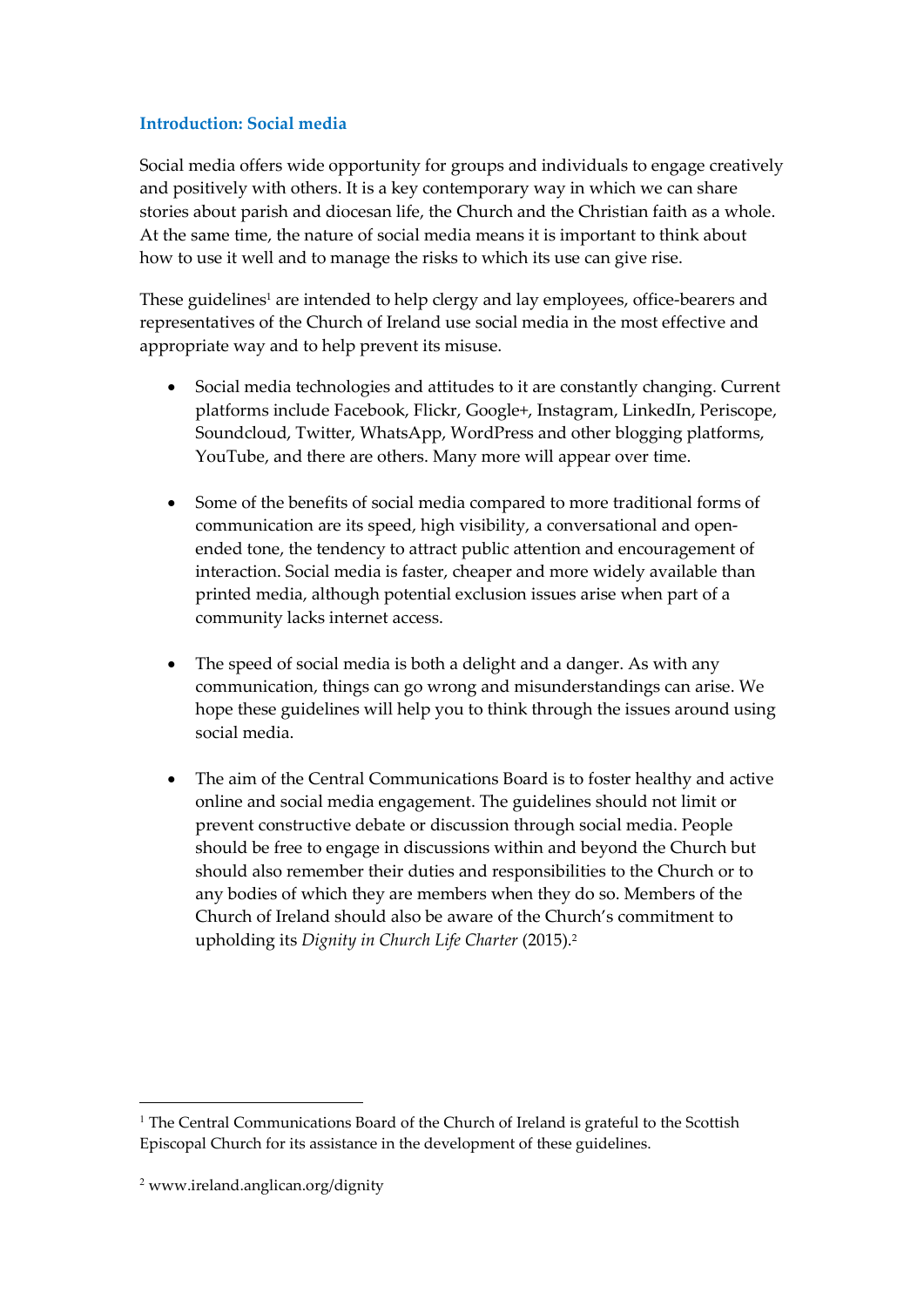Church of Ireland discipline relies on trust rather than policing. These guidelines, therefore, as far as possible, are based on trust in people's common sense and that they will take responsibility for their actions. Actions that are deliberately damaging or hurtful to the Church, to an individual or group within it, or that bring the Church into disrepute are already potentially disciplinary matters, whether they are carried out online or not.

# Guidelines

# 1. Exercise courtesy and responsibility

## Responsibility

Social media posts can travel across the globe within seconds, and misunderstandings can quite easily occur very quickly. You need to exercise good judgment about what you are saying, how and why you are saying it, and to whom it is being said.

Before posting a comment or image on social media, pause to consider the tone of the conversation you are joining, and whether it is appropriate to participate. Ask yourself:

- Would this breach a confidence?
- Would I want this on the front page of a newspaper?
- Would I want my family and friends to read this?
- If it concerns a disagreement, have I tried to resolve it privately first?
- Would I (in the case of clergy and lay readers/leaders in Church) say this from the pulpit or in general to members of my congregation either individually or collectively?
- Is what I'm writing reflective of a Christ-like compassion, even if challenge is present?

## **Courtesy**

Social media works well for offering praise, encouragement or support, and it's a good way to convey simple, positive messages.

It is important to read as well as comment when using social media. Exercise courtesy and kindness when responding or posting a comment, especially if it concerns an individual. If this is not possible then consider the wisdom of posting a comment or response.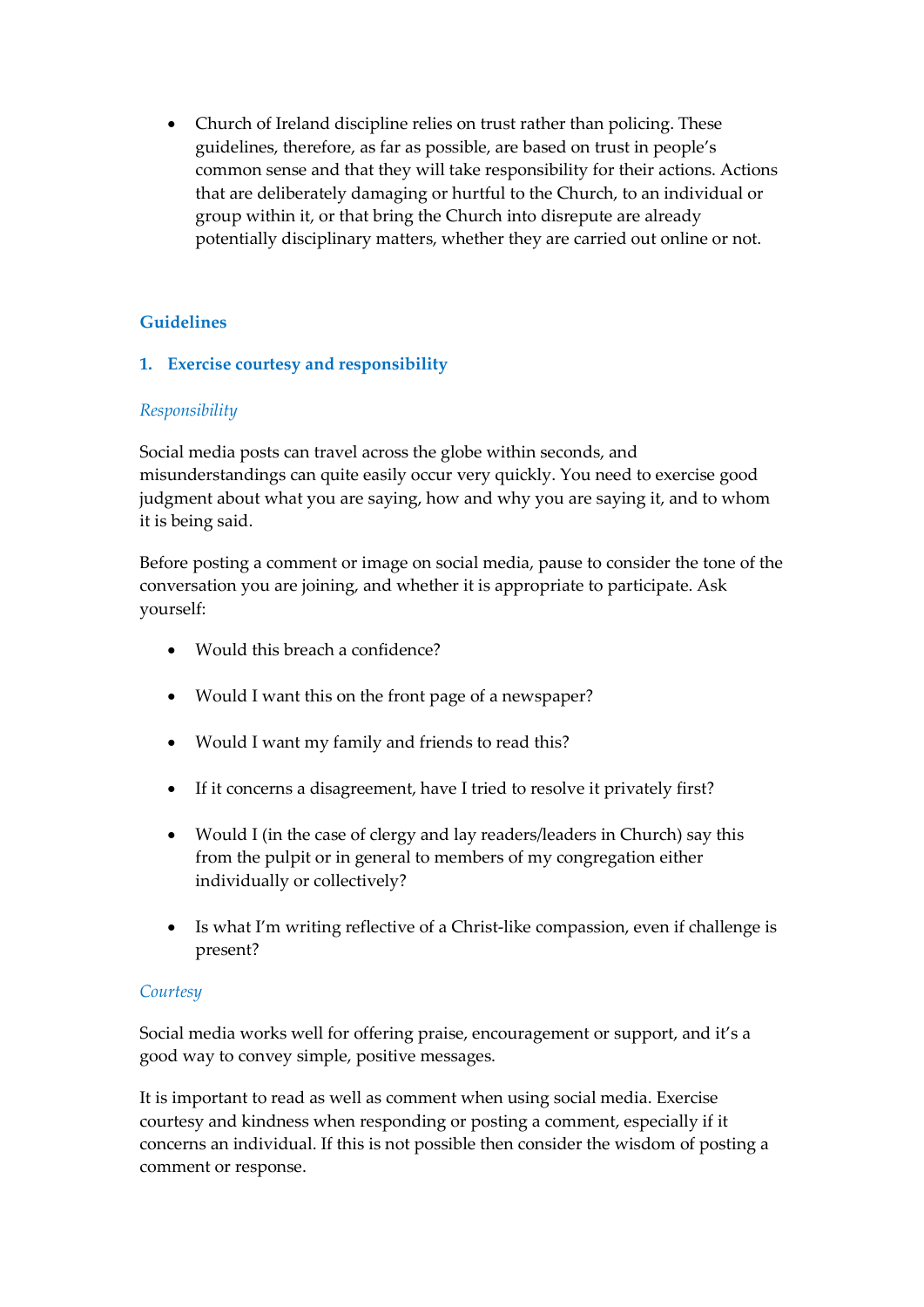Constructive criticism and challenging certain views can be worthwhile but these should be done in a way that does not give rise to insult, offence or hurt towards another person.

If you are in any way unsure about an image or film content that you wish to share please seek the author's permission. Under no circumstances can a 'Googled image' be used to relay a response or highlight a cause without granted permission. If permission has been granted be sure to credit the source. If you are in any doubt – don't.

#### 2. You are the face of the Church

As a clergy person, an office-bearer (volunteer or paid) or an employee of the Church of Ireland, you will be widely regarded as a representative of the Church. It is therefore important that the distinction is made between personal and professional comment/opinion on social media and that clear boundaries are in place to ensure such distinctions are both respected and upheld.

You are responsible for everything that you post on social media. You should make it clear when you are posting personal comment/opinion that it is your own personal comment/opinion and not the views of the Church of Ireland.

However, do bear in mind that not everyone will necessarily separate perceptions of the two so your views can potentially be read as those of 'the Church' albeit unofficially.

## 3. Once you've posted something, it's posted

You should regard all social media posts as public and permanent.

Once something is posted online you can't delete it entirely. Even if you delete or retract a post yourself, others may have seen it, shared it and be talking about it.

Particularly in pastoral settings, but also elsewhere, confidential meetings and conversations take place within the Church. The Church's understanding of confidentiality and its importance are unaltered by social media. Ask yourself: 'Is this story mine to share and/or to share widely?' If you are at all uncertain – don't.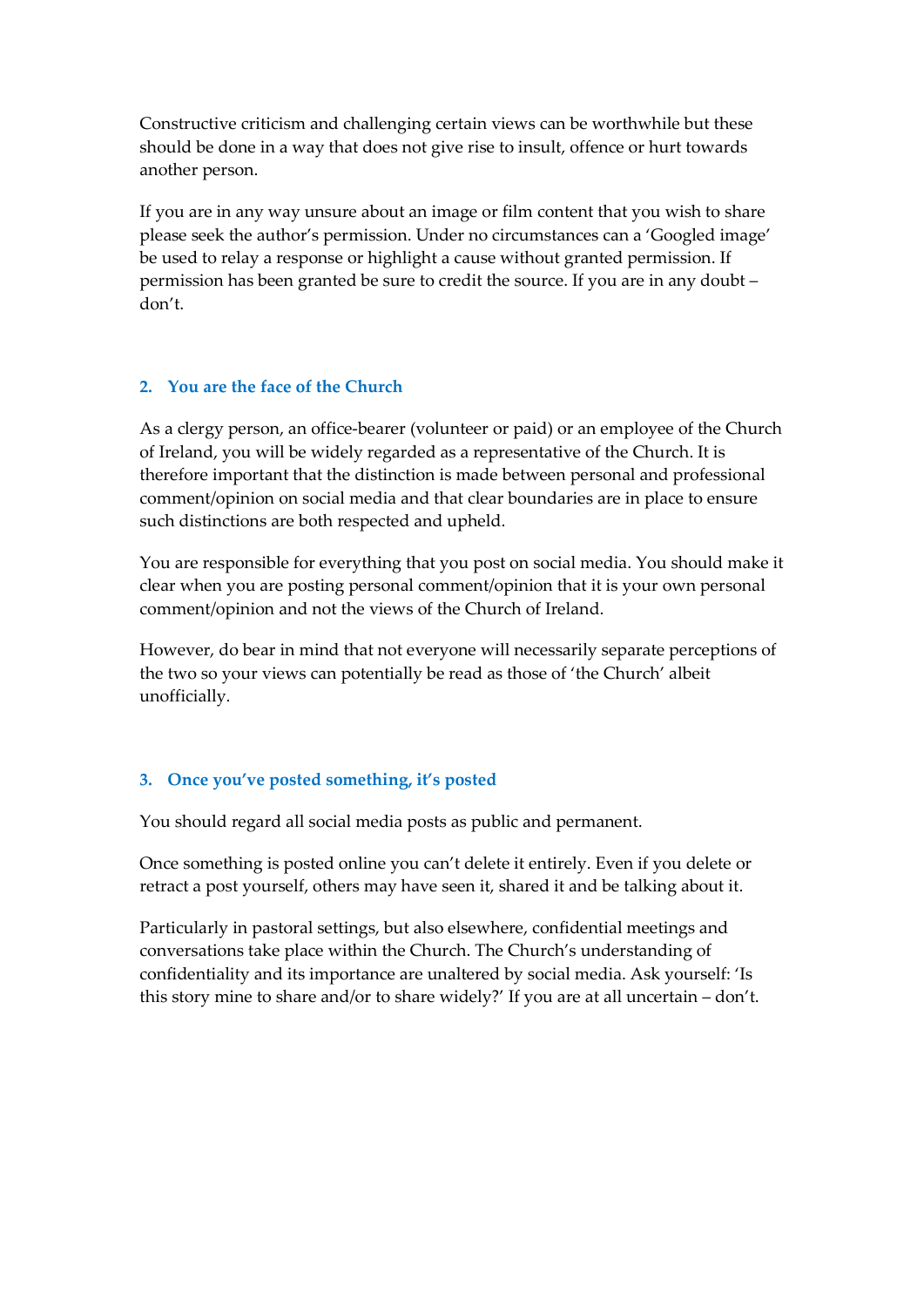## 4. Normal rules apply

You are responsible for ensuring that your posts are appropriate. Legislation, including defamation, copyright and data protection, applies to digital and online communication as much as it does to print communication. If you are unsure about whether something could potentially be challenged in this way then seek advice before posting a comment/image.

Canonical provisions and guidelines concerning the conduct of clergy apply to digital and online communication as they do in any other setting. Similar considerations apply to employees and other representatives.

#### 5. Tell people who you are

Don't hide behind a pseudonym or alias. For personal accounts, if your username or profile on a social media platform does not include your real name, provide some brief details in the 'About' section. When you create a profile page for a congregation, identify the person who is responsible for the content posted within it and provide contact details.

That said, you should manage your privacy settings carefully, and not divulge personal information unless you are sure you can trust that this will not be misused.

## 6. Safeguarding

-

The use of social media is open to different interpretations and perceptions of what is and is not appropriate behaviour. The transmission of words, sounds and images (video and still images) has the potential to be harmful in a safeguarding sense and it is therefore important that when communicating online with children, young people or vulnerable adults it is done so with care and sensitivity.

The Church of Ireland child protection policy Safeguarding Trust is committed to ensuring best practice with regard to the use of social media. Safeguarding Trust's Guide for Good Practice manuals for Northern Ireland and the Republic of Ireland provide guidelines for sharing information detailed in Section 7 (which are kept under review).<sup>3</sup>

Along with other Churches and bodies the Church of Ireland also recommends following the good practice detailed in Guidance for Faith-based Groups on the Use of Social Media and other E-based Communication published by the Safeguarding Board for Northern Ireland in 2017, which is available in both printed brochure form and at: www.safeguardingni.org

<sup>3</sup> www.ireland.anglican.org/safeguardingtrust